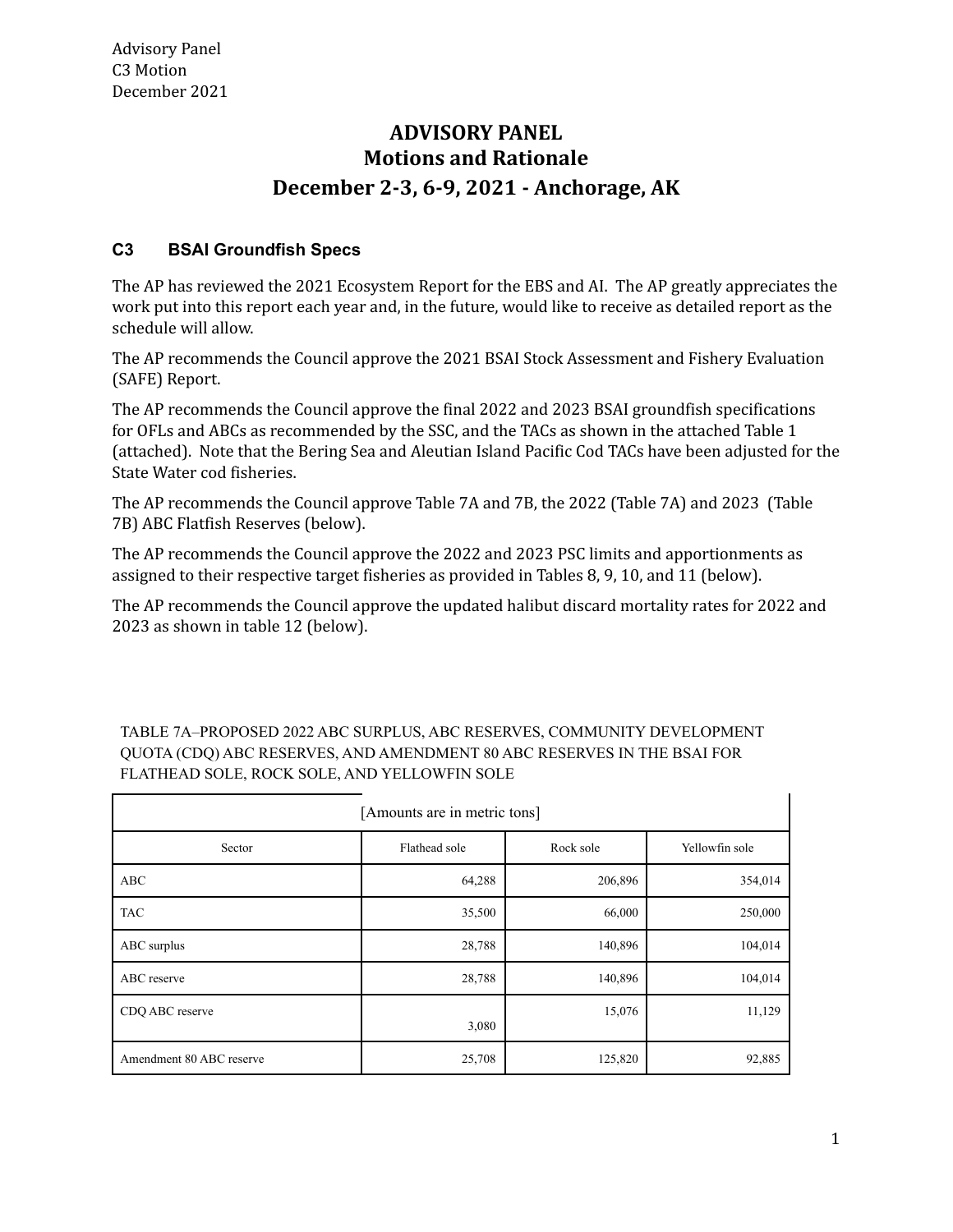#### TABLE 7B–PROPOSED 2023 ABC SURPLUS, ABC RESERVES, COMMUNITY DEVELOPMENT QUOTA (CDQ) ABC RESERVES, AND AMENDMENT 80 ABC RESERVES IN THE BSAI FOR FLATHEAD SOLE, ROCK SOLE, AND YELLOWFIN SOLE

| [Amounts are in metric tons] |               |           |                |  |  |  |  |  |
|------------------------------|---------------|-----------|----------------|--|--|--|--|--|
| Sector                       | Flathead sole | Rock sole | Yellowfin sole |  |  |  |  |  |
| ABC                          | 65,988        | 271,199   | 326,235        |  |  |  |  |  |
| <b>TAC</b>                   | 25,500        | 55,000    | 230,000        |  |  |  |  |  |
| ABC surplus                  | 40,488        | 216,199   | 96,235         |  |  |  |  |  |
| ABC reserve                  | 40,488        | 216,199   | 96,235         |  |  |  |  |  |
| CDQ ABC reserve              | 4,332         | 23,133    | 10,297         |  |  |  |  |  |
| Amendment 80 ABC reserve     | 36,156        | 193,066   | 85,938         |  |  |  |  |  |

TABLE 8–PROPOSED 2022 AND 2023 APPORTIONMENT OF PROHIBITED SPECIES CATCH ALLOWANCES TO NON-TRAWL GEAR, THE CDQ PROGRAM, AMENDMENT 80, AND THE BSAI TRAWL LIMITED ACCESS SECTORS

| PSC species and<br>area <sup>1</sup>     | <b>Total PSC</b> | Non-trawl<br><b>PSC</b> | CDQ PSQ<br>reserve <sup>2</sup> | Trawl PSC<br>remaining after<br>CDQ PSQ | Amendment $80$ sector <sup>3</sup> | <b>BSAI</b> trawl<br>limited<br>access sector | <b>BSAI PSC</b><br>limits not<br>allocated $2$ |
|------------------------------------------|------------------|-------------------------|---------------------------------|-----------------------------------------|------------------------------------|-----------------------------------------------|------------------------------------------------|
| Halibut<br>mortality (mt)<br><b>BSAI</b> | 3,515            | 710                     | 315                             | n/a                                     | 1,745                              | 745                                           | n/a                                            |
| Herring (mt)<br><b>BSAI</b>              | 3,819            | n/a                     | n/a                             | n/a                                     | n/a                                | n/a                                           | n/a                                            |
| Red king crab<br>(animals) Zone 1        | 32,000           | n/a                     | 3,424                           | 28,576                                  | 14,282                             | 8,739                                         | 5,555                                          |
| C. opilio<br>(animals)<br><b>COBLZ</b>   | 4,350,000        | n/a                     | 465,450                         | 3,884,550                               | 1,909,256                          | 1,248,494                                     | 726,799                                        |
| C. bairdi crab<br>(animals) Zone 1       | 830,000          | n/a                     | 88,810                          | 741,190                                 | 312,115                            | 348,285                                       | 80,790                                         |
| C. bairdi crab<br>(animals) Zone 2       | 2,520,000        | n/a                     | 269,640                         | 2,250,360                               | 532,660                            | 1,053,394                                     | 664,306                                        |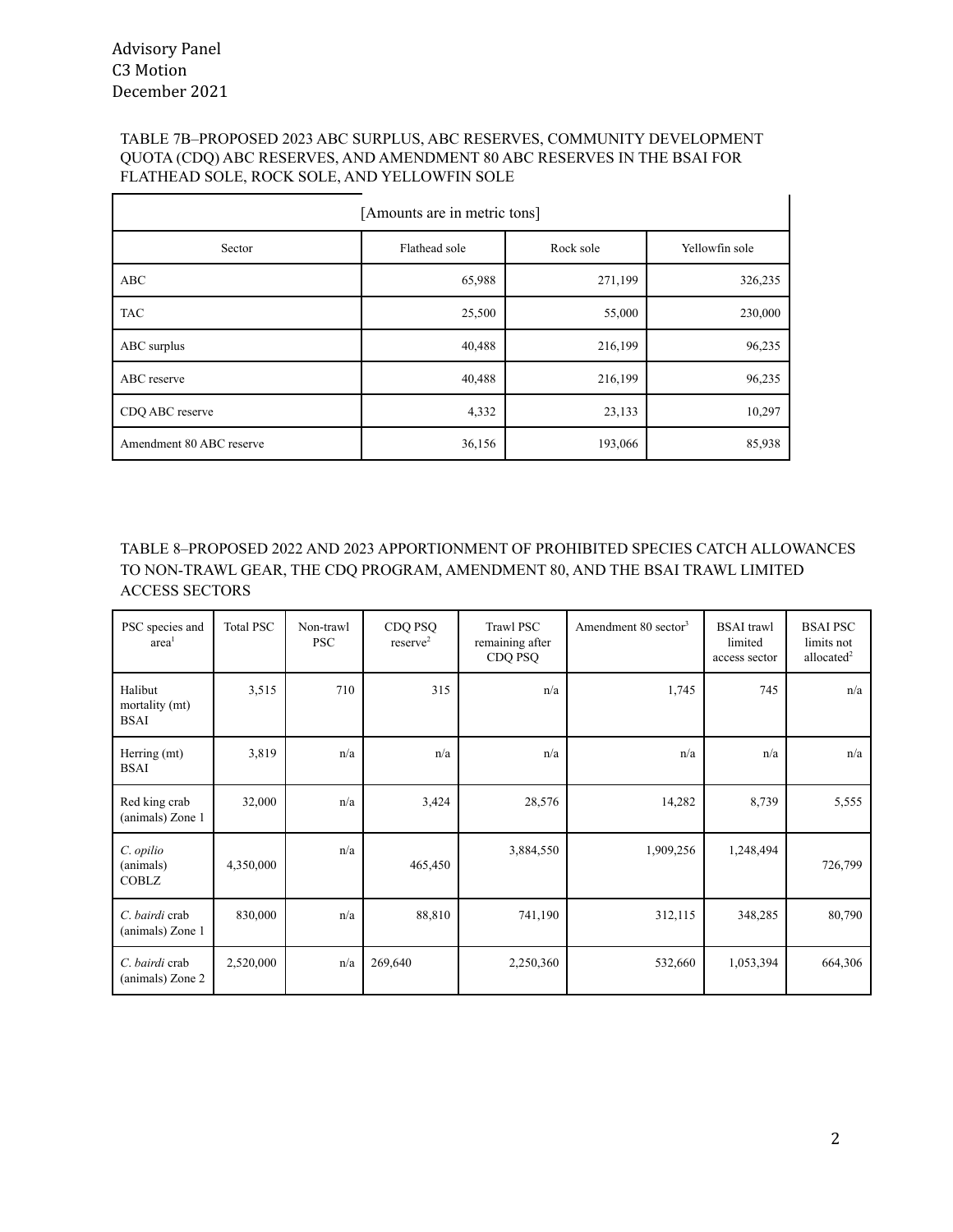#### TABLE 9-PROPOSED 2022 AND 2023 HERRING AND RED KING CRAB SAVINGS SUBAREA PROHIBITED SPECIES CATCH ALLOWANCES FOR ALL TRAWL SECTORS

| Fishery categories                                                     | Herring (mt) BSAI | Red king crab (animals) Zone 1 |
|------------------------------------------------------------------------|-------------------|--------------------------------|
| Yellowfin sole                                                         | 222               | n/a                            |
| Rock sole/flathead sole/Alaska plaice/other flatfish 1                 | 110               | n/a                            |
| Greenland turbot/arrowtooth flounder/Kamchatka flounder/sablefish      | 11                | n/a                            |
| Rockfish                                                               | 11                | n/a                            |
| Pacific cod                                                            | 20                | n/a                            |
| Midwater trawl pollock                                                 | 3,400             | n/a                            |
| Pollock/Atka mackerel/other species <sup>2,3</sup>                     | 45                | n/a                            |
| 2022 Red king crab savings subarea non-pelagic trawl gear <sup>4</sup> | n/a               |                                |
| 2023 Red king crab savings subarea non-pelagic trawl gear <sup>5</sup> | n/a               | 8,000                          |
| Total trawl PSC                                                        | 3,819             | 32,000                         |

#### TABLE 10–PROPOSED 2022 AND 2023 PROHIBITED SPECIES BYCATCH ALLOWANCES FOR THE BSAI TRAWL LIMITED ACCESS SECTOR

| <b>BSAI</b> trawl limited           | Prohibited species and area <sup>1</sup>                                                     |        |              |         |           |  |  |  |
|-------------------------------------|----------------------------------------------------------------------------------------------|--------|--------------|---------|-----------|--|--|--|
| access sector fisheries             | Halibut mortality (mt) Red king crab (animals)<br>C. bairdi (animals)<br>C. opilio (animals) |        |              |         |           |  |  |  |
|                                     | <b>BSAI</b>                                                                                  | Zone 1 | <b>COBLZ</b> | Zone 1  | Zone 2    |  |  |  |
| Yellowfin sole                      | 215                                                                                          | 7,700  | 1,192,179    | 293,234 | 1,005,879 |  |  |  |
| Rock sole/flathead                  |                                                                                              |        |              |         |           |  |  |  |
| sole/other flatfish <sup>2</sup>    |                                                                                              |        |              |         |           |  |  |  |
| Greenland                           |                                                                                              |        |              |         |           |  |  |  |
| turbot/arrowtooth                   |                                                                                              |        |              |         |           |  |  |  |
| flounder/Kamchatka                  |                                                                                              |        |              |         |           |  |  |  |
| flounder/sablefish                  |                                                                                              |        |              |         |           |  |  |  |
| Rockfish April                      |                                                                                              |        | 1,006        |         | 849       |  |  |  |
| 15-December 31                      |                                                                                              |        |              |         |           |  |  |  |
| Pacific cod                         | <b>350</b>                                                                                   | 975    | 50,281       | 50,816  | 42,424    |  |  |  |
| Pollock/Atka                        | 175                                                                                          |        | 5,028        | 4,235   | 4,243     |  |  |  |
| mackerel/other species <sup>3</sup> |                                                                                              | 65     |              |         |           |  |  |  |
| Total BSAI trawl                    | 745                                                                                          | 8,739  | 1,248,494    | 348,285 | 1,053,394 |  |  |  |
| limited access sector               |                                                                                              |        |              |         |           |  |  |  |
| PSC                                 |                                                                                              |        |              |         |           |  |  |  |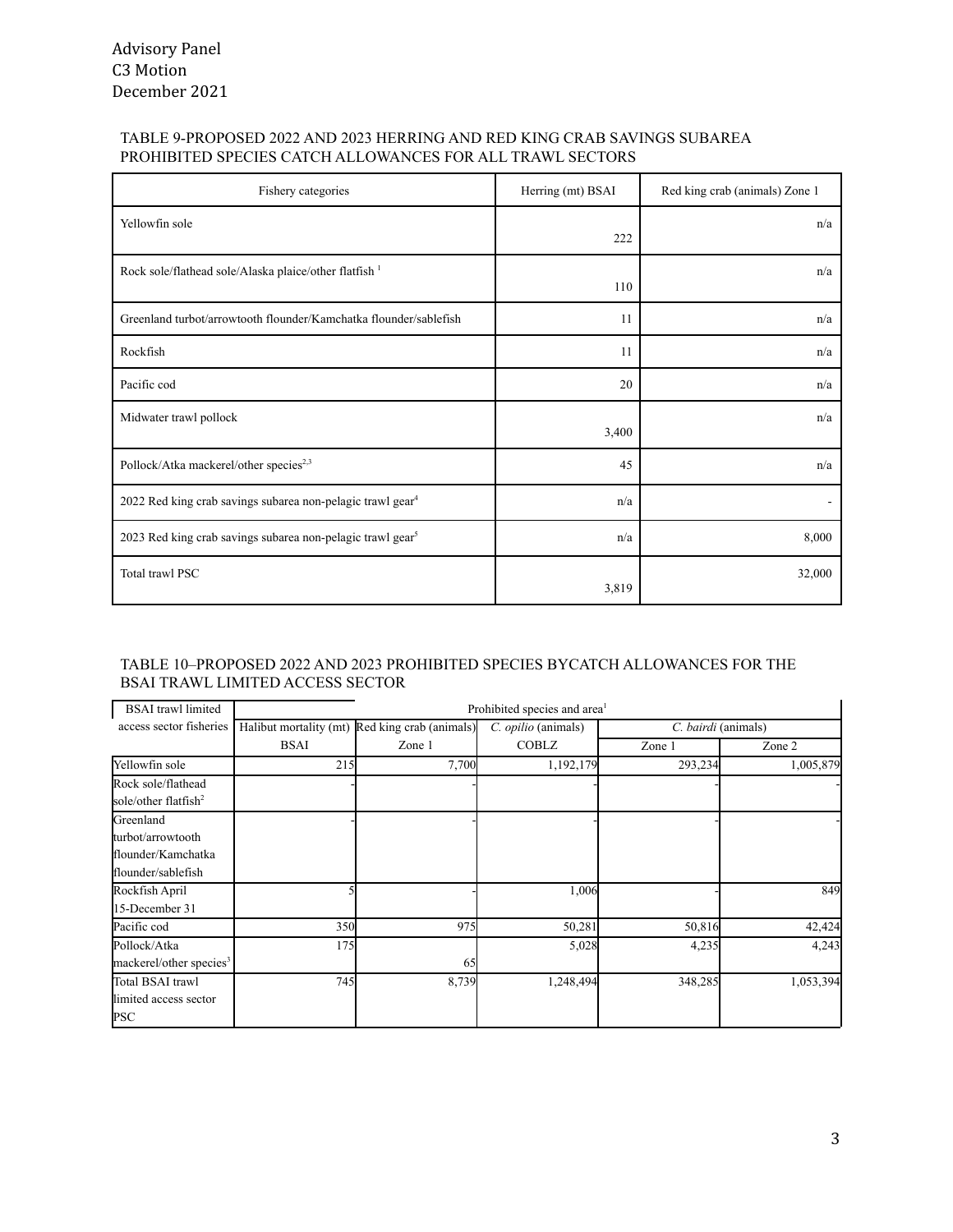### TABLE 11–PROPOSED 2022 AND 2023 HALIBUT PROHIBITED SPECIES BYCATCH ALLOWANCES FOR NON-TRAWL FISHERIES

| Halibut mortality (mt) BSAI |                       |                   |                |               |  |  |  |  |  |
|-----------------------------|-----------------------|-------------------|----------------|---------------|--|--|--|--|--|
| Non-trawl fisheries         | Seasons               | Catcher/processor | Catcher vessel | All Non-Trawl |  |  |  |  |  |
| Pacific cod                 | Annual Pacific cod    | 648               |                | 661           |  |  |  |  |  |
|                             | January 1-June 10     | 388               |                | n/a           |  |  |  |  |  |
|                             | June 10-August 15     | 162               |                | n/a           |  |  |  |  |  |
|                             | August 15-December 31 | 98                |                | n/a           |  |  |  |  |  |
| Non-Pacific cod             | May 1-December 31     | n/al              | n/a            | 49            |  |  |  |  |  |
| non-trawl-Total             |                       |                   |                |               |  |  |  |  |  |
| Groundfish pot and jig      | n/a                   | n/a               | n/a            | Exempt        |  |  |  |  |  |
| Sablefish hook-and-line     | n/a                   | n/a               | n/a            | Exempt        |  |  |  |  |  |
| Total for all non-trawl PSC | l n/a                 | n/a               | n/a            | 710           |  |  |  |  |  |

#### TABLE 12–PROPOSED 2022 AND 2023 PACIFIC HALIBUT DISCARD MORTALITY RATES (DMR) FOR THE BSAI

| Gear              | Sector                           | Halibut discard mortality rate (percent) |  |  |
|-------------------|----------------------------------|------------------------------------------|--|--|
| Pelagic trawl     | All                              | 100                                      |  |  |
| Non-pelagic trawl | Mothership and catcher/processor | 84                                       |  |  |
| Non-pelagic trawl | Catcher vessel                   | 62                                       |  |  |
| Hook-and-line     | Catcher vessel                   | 10                                       |  |  |
| Hook-and-line     | Catcher/processor                | 10                                       |  |  |
| Pot               | All                              | 33                                       |  |  |

*Motion passed 18-1*

*Rationale in Favor:*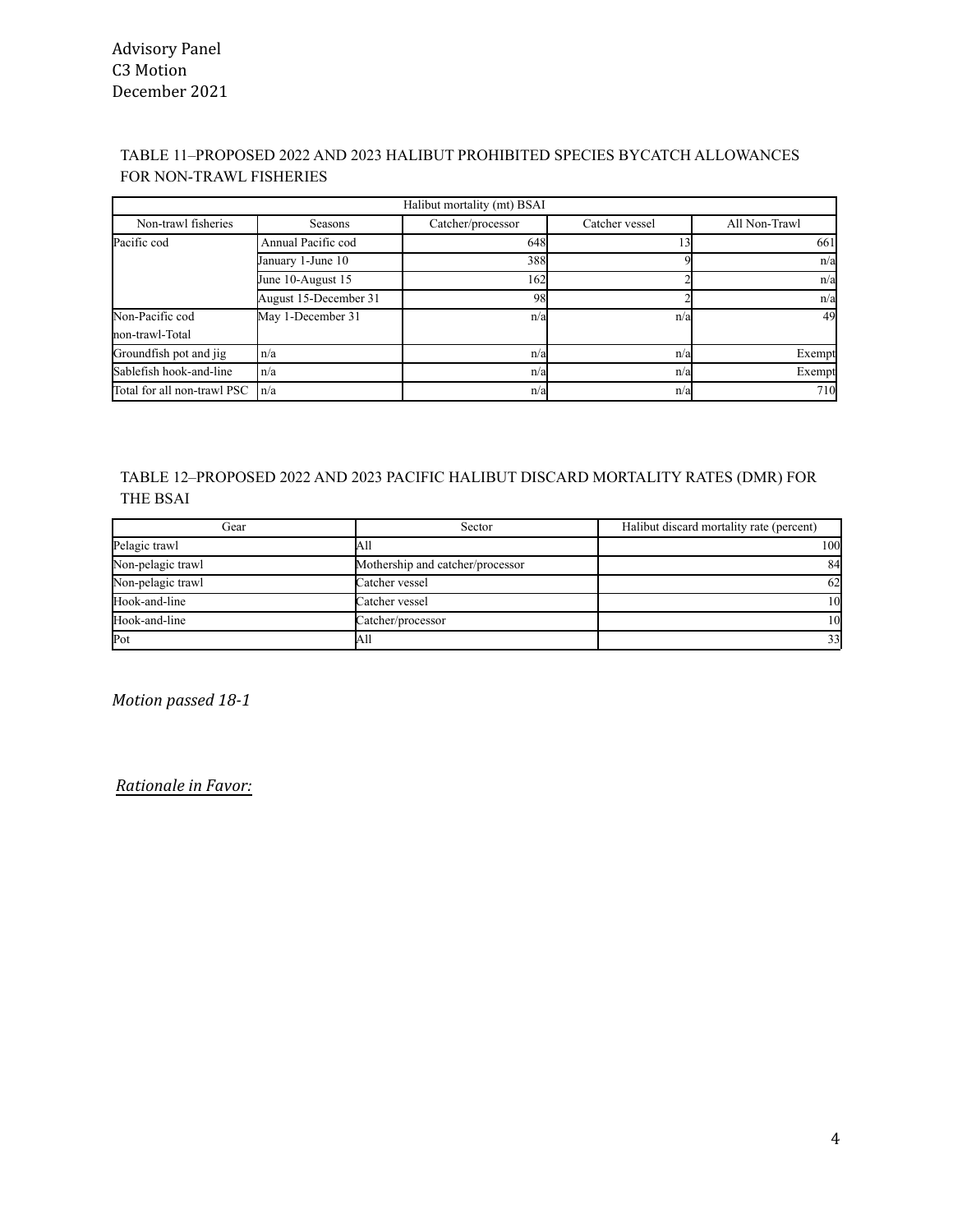# Advisory Panel

C3 Motion

December 2021

**Table 1. AP recommended TAC with SSC specified OFL, ABC for Groundfish in the Bering Sea/Aleutian Islands (metric tons) for 2022-2023**

|                                                                                                                                                                          |                   |                | 2021             |                  | Catch as of      |            | 2022             |                  |            | 2023             |                  |
|--------------------------------------------------------------------------------------------------------------------------------------------------------------------------|-------------------|----------------|------------------|------------------|------------------|------------|------------------|------------------|------------|------------------|------------------|
| <b>Species</b>                                                                                                                                                           | Area              | <b>OFL</b>     | <b>ABC</b>       | <b>TAC</b>       | 11/6/2021        | <b>OFL</b> | <b>ABC</b>       | <b>TAC</b>       | <b>OFL</b> | <b>ABC</b>       | <b>TAC</b>       |
|                                                                                                                                                                          | <b>EBS</b>        | 2,594,000      | 1,626,000        | 1,375,000        | 1,373,712        | 1,469,000  | 1,111,000        | 1,111,000        | 1,704,000  | 1,289,000        | 1,289,000        |
| <b>Pollock</b>                                                                                                                                                           | AI                | 61,856         | 51,241           | 19,000           | 1,635            | 61,264     | 50,752           | 19,000           | 61,379     | 50,825           | 19,000           |
|                                                                                                                                                                          | Bogoslof          | 113,479        | 85,109           | 250              | 50               | 113,479    | 85,109           | 250              | 113,479    | 85,109           | 250              |
| <b>Pacific cod</b>                                                                                                                                                       | <b>BS</b>         | 147,949        | 123,805          | 111,380          | 105,537          | 183,012    | 153,383          | 136,466          | 180,909    | 151,709          | 133,459          |
|                                                                                                                                                                          | Al                | 27,400         | 20,600           | 13,796           | 7,023            | 27,400     | 20,600           | 13,796           | 27,400     | 20,600           | 13,796           |
|                                                                                                                                                                          | BSAI/GO           | 60,426         | 29,558           |                  |                  | 40,432     | 34,521           | 11,727           | 42,520     | 36,318           | 14,315           |
| <b>Sablefish</b>                                                                                                                                                         | <b>BS</b>         | n/a            | 3,396            | 3,396            | 3,961            |            | 5,264            | 5,264            |            | 6,529            | 6,529            |
|                                                                                                                                                                          | AI<br><b>BSAI</b> | n/a<br>341,571 | 4,717<br>313,477 | 4,717            | 1,425            | 377,071    | 6,463<br>354,014 | 6,463<br>250,000 | 347,483    | 7,786<br>326,235 | 7,786<br>230,000 |
| Yellowfin sole                                                                                                                                                           |                   |                |                  | 200,000          | 104,669          |            |                  |                  |            |                  |                  |
|                                                                                                                                                                          | <b>BSAI</b>       | 8,568          | 7,326            | 6,025            | 1,586            | 7,687      | 6,572            | 6,572            | 6,698      | 5,724            | 5,724            |
| <b>Greenland turbot</b>                                                                                                                                                  | $\overline{BS}$   | n/a            | 6,176            | 5,125            | 1,129            |            | 5,540            | 5,540            |            | 4,825            | 4,825            |
|                                                                                                                                                                          | Al                | n/a            | 1,150            | 900              | 457              |            | 1,032            | 1,032            |            | 899              | 899              |
| <b>Arrowtooth flounder</b>                                                                                                                                               | <b>BSAI</b>       | 90,873         | 77,349           | 15,000           | 8,286            | 94,445     | 80,389           | 20,000           | 97,944     | 83,389           | 20,000           |
| Kamchatka flounder                                                                                                                                                       | <b>BSAI</b>       | 10,630         | 8,982            | 8,982            | 6,561            | 10,903     | 9,214            | 9,214            | 11,115     | 9,393            | 9,393            |
| Northern rock sole                                                                                                                                                       | <b>BSAI</b>       | 145,180        | 140,306          | 54,500           | 13,898           | 214,084    | 206,896          | 66,000           | 280,621    | 271,199          | 55,000           |
| <b>Flathead sole</b>                                                                                                                                                     | <b>BSAI</b>       | 75,863         | 62,567           | 25,000           | 9,898            | 77,967     | 64,288           | 35,500           | 80,034     | 65,988           | 25,500           |
| Alaska plaice                                                                                                                                                            | <b>BSAI</b>       | 37,924         | 31,657           | 24,500           | 15,653           | 39,305     | 32,697           | 29,221           | 39,685     | 32,998           | 29,082           |
| <b>Other flatfish</b>                                                                                                                                                    | <b>BSAI</b>       | 22,919         | 17,189           | 6,500            | 2,510            | 22,919     | 17,189           | 10,000           | 22,919     | 17,189           | 10,000           |
|                                                                                                                                                                          | <b>BSAI</b>       | 44,376         | 37,173           | 35,899           | 32,112           | 42,605     | 35,688           | 35,385           | 40,977     | 34,322           | 33,952           |
|                                                                                                                                                                          | <b>BS</b>         | n/a            | 10,782           | 10,782           | 8,679            |            | 10,352           | 10,352           |            | 9,956            | 9,956            |
| <b>Pacific Ocean perch</b>                                                                                                                                               | EAI               | n/a            | 8,419            | 8,419            | 7,442            |            | 8,083            | 8,083            |            | 7,774            | 7,774            |
|                                                                                                                                                                          | CAI               | n/a            | 6,198            | 6,198            | 5,885            |            | 5,950            | 5,950            |            | 5,722            | 5,722            |
|                                                                                                                                                                          | <b>WAI</b>        | n/a            | 11,774           | 10,500           | 10,107           |            | 11,303           | 11,000           |            | 10,870           | 10,500           |
| Northern rockfish                                                                                                                                                        | <b>BSAI</b>       | 18,917         | 15,557           | 13,000           | 6,045            | 23,420     | 19,217           | 17,000           | 22,594     | 18,538           | 17,000           |
| <b>Blackspotted/Rougheye</b>                                                                                                                                             | <b>BSAI</b>       | 576            | 482              | 482              | 513              | 598        | 503              | 503              | 615        | 517              | 517              |
| <b>Rockfish</b>                                                                                                                                                          | <b>EBS/EAI</b>    | n/a            | 313              | 313              | 211              |            | 326              | 326              |            | 334              | 334              |
|                                                                                                                                                                          | CAI/WAI           | n/a            | 169              | 169              | 302              |            | 177              | 177              |            | 183              | 183              |
| <b>Shortraker rockfish</b>                                                                                                                                               | <b>BSAI</b>       | 722            | 541              | 500              | 521              | 722        | 541              | 541              | 722        | 541              | 541              |
|                                                                                                                                                                          | <b>BSAI</b>       | 1,751          | 1,313            | 916              | 900              | 1,751      | 1,313            | 1,144            | 1,751      | 1,313            | 1,313            |
| Other rockfish                                                                                                                                                           | <b>BS</b>         | n/a            | 919              | 522              | 332              | n/a        | 919              | 750              | n/a        | 919              | 919              |
|                                                                                                                                                                          | AI                | n/a            | 394              | 394              | 568              | n/a        | 394              | 394              | n/a        | 394              | 394              |
|                                                                                                                                                                          | <b>BSAI</b>       | 85,580         | 73,590           | 62,257           | 58,571           | 91,870     | 78,510           | 66,481           | 84,440     | 71,990           | 60,958           |
| Atka mackerel                                                                                                                                                            | EAI/BS            | n/a            | 25,760           | 25,760           | 22,598           |            | 27,260           | 27,260           |            | 25,000           | 25,000           |
|                                                                                                                                                                          | CAI<br><b>WAI</b> | n/a<br>n/a     | 15,450<br>32,380 | 15,450<br>21,047 | 15,272<br>20,701 |            | 16,880<br>34,370 | 16,880<br>22,341 |            | 15,470<br>31,520 | 15,470<br>20,488 |
| <b>Skates</b>                                                                                                                                                            | <b>BSAI</b>       | 49,297         | 41,257           | 18,000           |                  | 47,790     | 39,958           | 30,000           | 46,475     | 38,824           | 30,000           |
|                                                                                                                                                                          |                   |                |                  |                  | 18,729           |            |                  |                  |            |                  |                  |
| <b>Sharks</b>                                                                                                                                                            | <b>BSAI</b>       | 689            | 517              | 200              | 354              | 689        | 517              | 500              | 689        | 517              | 500              |
| <b>Octopuses</b>                                                                                                                                                         | <b>BSAI</b>       | 4,769          | 3,576            | 700              | 161              | 4,769      | 3,576            | 700              | 4,769      | 3,576            | 700              |
| <b>Total</b>                                                                                                                                                             | <b>BSAI</b>       | 3,945,315      | 2,747,727        | 2,000,000        | 1,774,309        | 2,953,182  | 2,406,447        | 1,871,000        | 3,219,218  | 2,615,814        | 2,000,000        |
| Sources: 2021 OFLs and ABCs are from harvest specifications adopted by the Council in December 2020, 2021 catches through<br>November 6, 2021 from AKR Catch Accounting. |                   |                |                  |                  |                  |            |                  |                  |            |                  |                  |